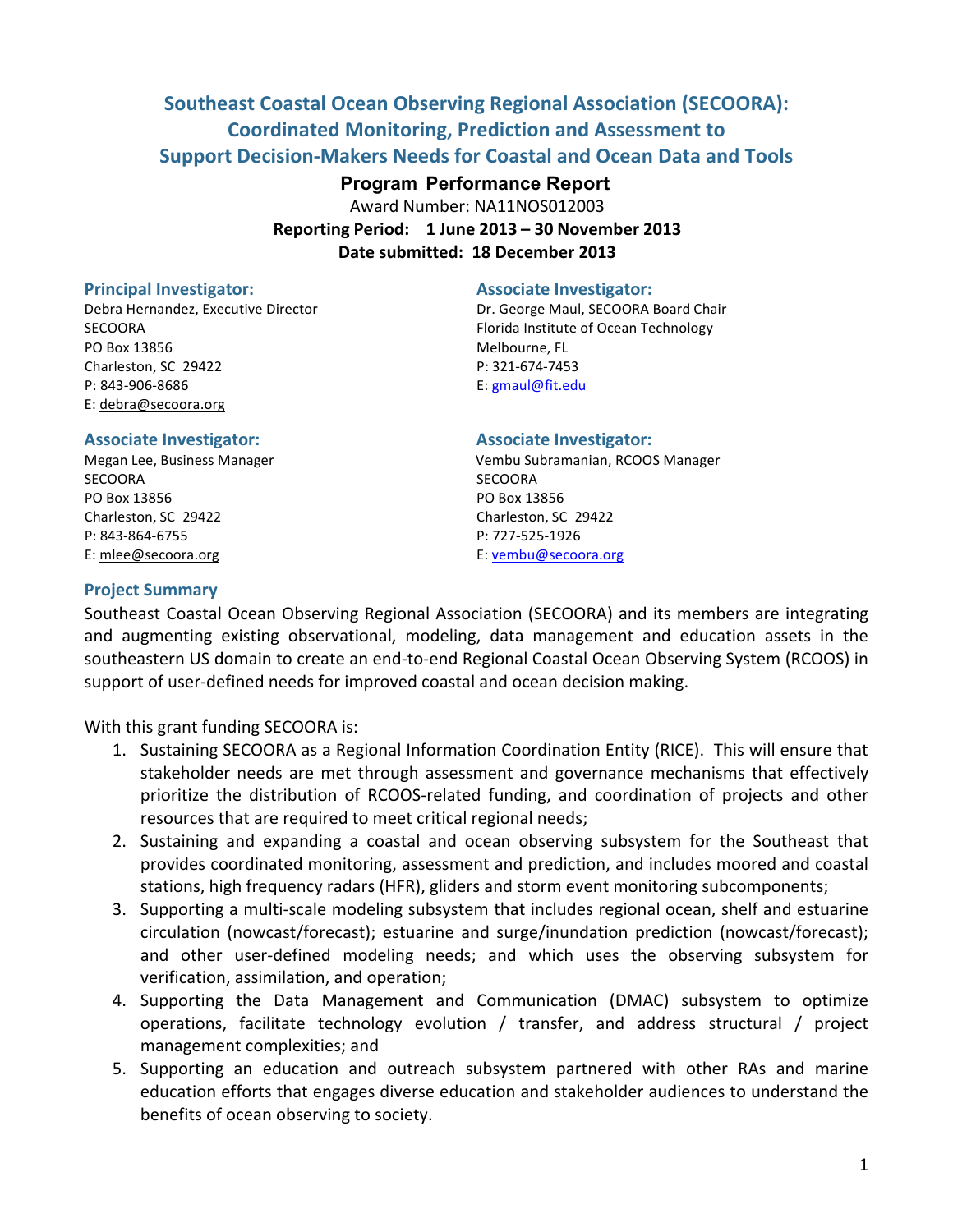## **Progress and Accomplishments**

During this reporting period, SECOORA received the funding allocation for Year 3 and submitted the revised scope of work (June 1, 2013 – May 31, 2014). After the contractual review and account establishment for the Year 3 award, agreements for SECOORA subawards were disbursed to partner institutions. The administration of the Year 2 award and subawards are being continued by SECOORA. Support to maintain NOAA's Ocean Acidification Gray's Reef National Marine Sanctuary buoy was added to the Year 3 Scope of Work. We have also added the following new tasks in Year 3 that further address the integration of our existing on-going projects and user needs: (1) assessing validity of accurate wave estimates from High Frequency Radars; (2) model skill assessment; (3) enhance and develop new data products, and (4) website enhancement. This report details the progress and accomplishments over the reporting period.

# **Goal 1: Sustain SECOORA as a Regional Information Coordination Entity (RICE)**

**Milestones:** The following provides a milestones update for this goal and additional details are described in the table that follows.

- A. Provide timely grant reports to NOAA: Submitted 2013 NOPP annual report and IOOS Semiannual report with December 2013 annual supplemental information as required during this reporting period.
- **B.** Hold Board Meeting Fall 2013 and Member Meeting 2014: Held Fall 2013 Board meeting in Charleston, SC (Dec. 4-5, 2013). Planning for Spring 2014 (Savannah, GA, May 13-15, 2014) Annual Member meeting is underway.
- **C.** Publish e-newsletters and other outreach material: Compiled and sent relevant news and distributed it via e-newsletters. We also posted event-based news (hurricane, red tide, Glider Palooza 2013 etc.) and outreach materials on the "Latest News" section of our website.
- **D.** Coordinate with neighboring RAs: We continue to work closely with the neighboring Regional Associations and state and federal government agencies to ensure that messages, products, and projects are coordinated and resources are leveraged.
- **E.** SECOORA website updates focused on data portal expansion, and PI project news: Ongoing.
- **F.** Refine and maintain RCOOS Conceptual Operations Plan: Ongoing.
- **G.** Support local, regional, and national collaboration: The following is a list of collaboration efforts, which include SECOORA, and partners: Glider Palooza 2013; Eye On Earth – NANOOS and IOOS; GSAA Ocean and Coast Portal – SE states, TNC, Duke, USC, EcoTrust and NOAA; IOOS Vocabulary, IOOS Catalog, IOOS DMAC, RA Certification rules, Common Products Initiative, Marine Technology Industry Study and IOOS Education and Outreach efforts - IOOS, IOOS Association and all other RAs; Beach Forecast Model and Swimming Advisories – NERACOOS; HF Radar Steering team and Modeling Strategy; IOOS Advisory Committee; Sensor FFO LOI effort – GCOOS-RA and CariCOOS. Additionally, SECOORA continues to actively participate in IOOS Association and IOOS Program Office activities (progress reports, committees, meetings, conference calls and input to requests).
- H. Evaluate mechanisms to track operational statistics, product usage, and outcome measures **and metrics:** Continue to track website usage with Google Analytics (GA). We periodically review the GA metrics to understand the end users and time spent on sections of the web site to implement improvements to the website. SECOORA DMAC technical personnel have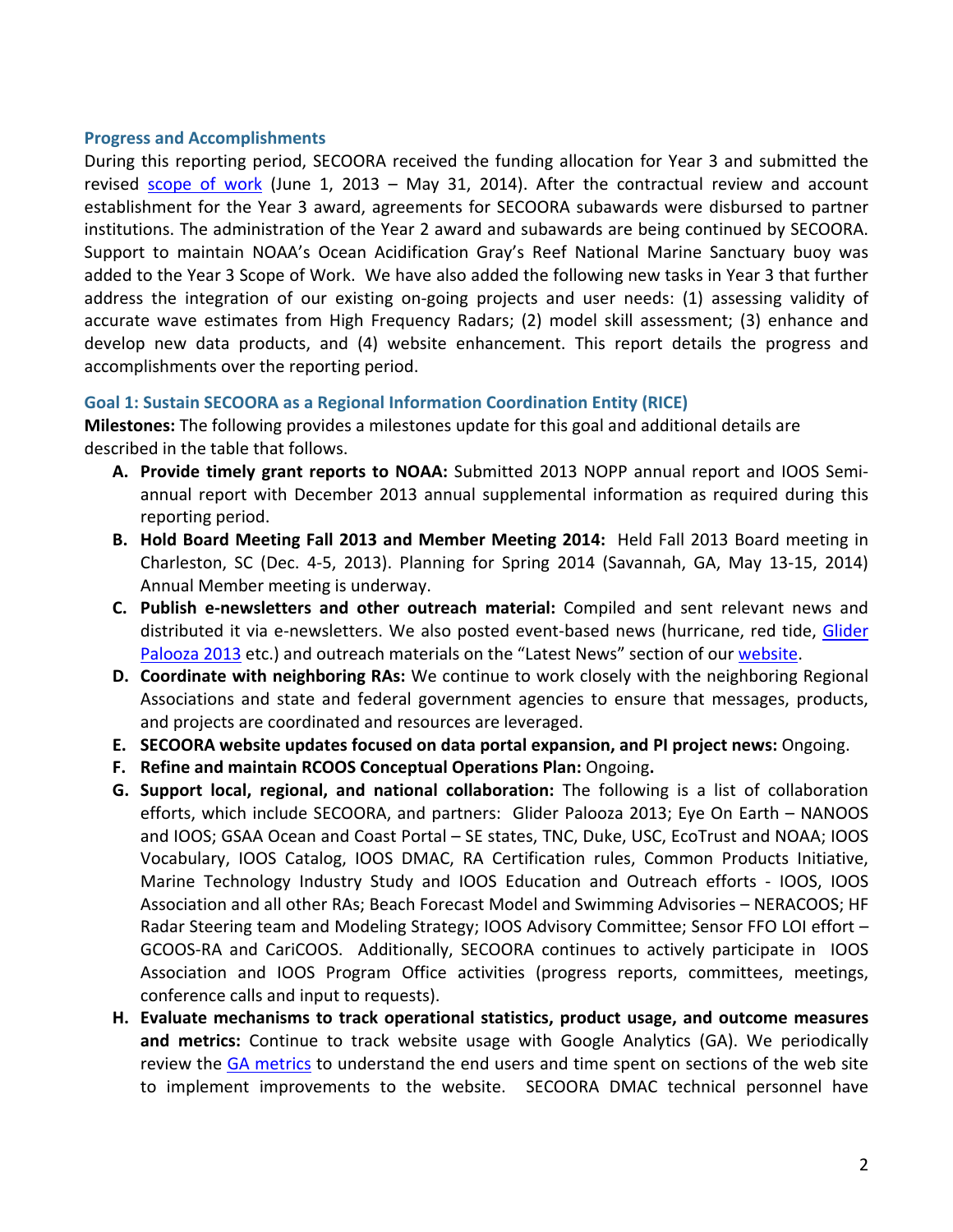implemented alert services to track the data flow from data providers (observations and modeling subsystems).

|           | <b>SECOORA Activities</b>        |           | <b>Progress</b>                                                                  |
|-----------|----------------------------------|-----------|----------------------------------------------------------------------------------|
| $\bullet$ | Ensure continued and efficient   |           | <b>Staff fiscal activities:</b>                                                  |
|           | Governance, Management and       | $\bullet$ | Provided fiscal and overall project management for IOOS awards, and continued    |
|           | Operations of the RA.            |           | to manage primary partner institutions subawards.                                |
| l.        | Provide forums, i.e. workshops,  | $\bullet$ | Held bi-monthly administration meetings to ensure efficient and effective fiscal |
|           | meetings that enable stakeholder |           | operations.                                                                      |
|           | assessment and engagement.       | $\bullet$ | A part time bookkeeper (Chiaki Kight) and business manager (Megan Lee)           |
| $\cdot$   | Coordinate with the Governor's   |           | continue to manage the contracts and financials for these awards.                |
|           | South Atlantic Alliance (GSAA).  | $\bullet$ | The FY13 SECOORA A-133 audit was conducted by the firm Elliott Davis, LLC and    |
| $\cdot$   | Ensure SECOORA's plans and       |           | was finalized on September 23, 2013. There were no negative findings.            |
|           | gaps analysis align with IOOS    |           | <b>SECOORA Board and PI Coordination</b>                                         |
|           | Association and IOOS office      | $\bullet$ | Continued to hold monthly conference calls with RCOOS PIs to ensure in-reach,    |
|           | guidance and/or requirements.    |           | coordination and collaboration within each RCOOS subcomponent and among          |
| l•        | Refine and maintain RCOOS        |           | PIs. Also held DMAC activities coordination calls.                               |
|           | Conceptual Operations Plan.      | $\bullet$ | Held monthly Executive Committee conference calls. The Finance and Audit         |
| ŀ         | Develop materials for RA         |           | Committee met twice during this reporting period. SECOORA held occasional        |
|           | Certification.                   |           | board calls as needed.                                                           |
|           |                                  |           | Held Fall 2013 Board meeting in Charleston, SC, December 4 - 5, 2013             |
|           |                                  |           | <b>External Coordination Activities:</b>                                         |
|           |                                  |           | The GSAA Regional Information Management System (RIMS) project team              |
|           |                                  |           | deployed the new GSAA Portal: http://gsaaportal.org.                             |
|           |                                  | $\bullet$ | Throughout the summer of 2013, project team members met with State Agency        |
|           |                                  |           | representatives (e.g. FL DEP, SCDNR) to provide a project overview, hands on     |
|           |                                  |           | training, and discuss future data integration and visualization opportunities.   |
|           |                                  | $\bullet$ | Debra Hernandez attended the GSAA Annual meeting held in Raleigh, NC (Sept.      |
|           |                                  |           | 4-6, 2013).                                                                      |
|           |                                  |           | Executive Director continued to participate in monthly "Partner Arm" calls of    |
|           |                                  |           | the GSAA.                                                                        |
|           |                                  |           | Debra Hernandez attended the MARACOOS Annual Meeting in Baltimore, MD            |
|           |                                  |           | (Oct. 2013).                                                                     |
|           |                                  |           | Participated in monthly IOOS Association and IOOS conference calls, including    |
|           |                                  |           | Executive Director participation on the IOOS Association Executive Committee,    |
|           |                                  |           | and attended the IOOS Association/IOOS Annual meeting.                           |
|           |                                  |           | Debra Hernandez presented a talk on SECOORA's Regional Coastal Ocean             |
|           |                                  |           | Observing System: Providing critical marine weather data and information         |
|           |                                  |           | products for weather forecasters and the marine community at the 38th            |
|           |                                  |           | National Weather Association Annual Meeting, Charleston, SC, 12 - 17, October    |
|           |                                  |           | 2013.                                                                            |
|           |                                  |           | A poster titled "Southeast Coastal Ocean Observing Regional Association Data     |
|           |                                  |           | Management System: Fostering data access and visualization of coastal            |
|           |                                  |           | observations in the Southeast US" was displayed at the Coastal and Estuarine     |
|           |                                  |           | Research Federation (CERF) 2013 Conference held in San Diego, CA, November       |
|           |                                  |           | 3-7, 2013.                                                                       |
|           |                                  |           | SECOORA shared an exhibit booth with GCOOS-RA at the Science Festival in St.     |
|           |                                  |           | Petersburg, FL on October 18, 2013.                                              |
|           |                                  |           | Vembu Subramanian represented SECOORA/IOOS at the EarthCube real-time            |
|           |                                  |           | data workshop at Boulder, CO (June 17-19, 2013).                                 |
|           |                                  |           | Vembu Subramanian attended the EarthCube End-User workshop for Ocean             |
|           |                                  |           | Ecosystem Dynamics workshop held from Oct. 7-8, 2013 at Woods Hole, MA.          |
|           |                                  | $\bullet$ |                                                                                  |
|           |                                  |           | Our Global Estuary workshop: Vembu served on the Steering Team for the FAU       |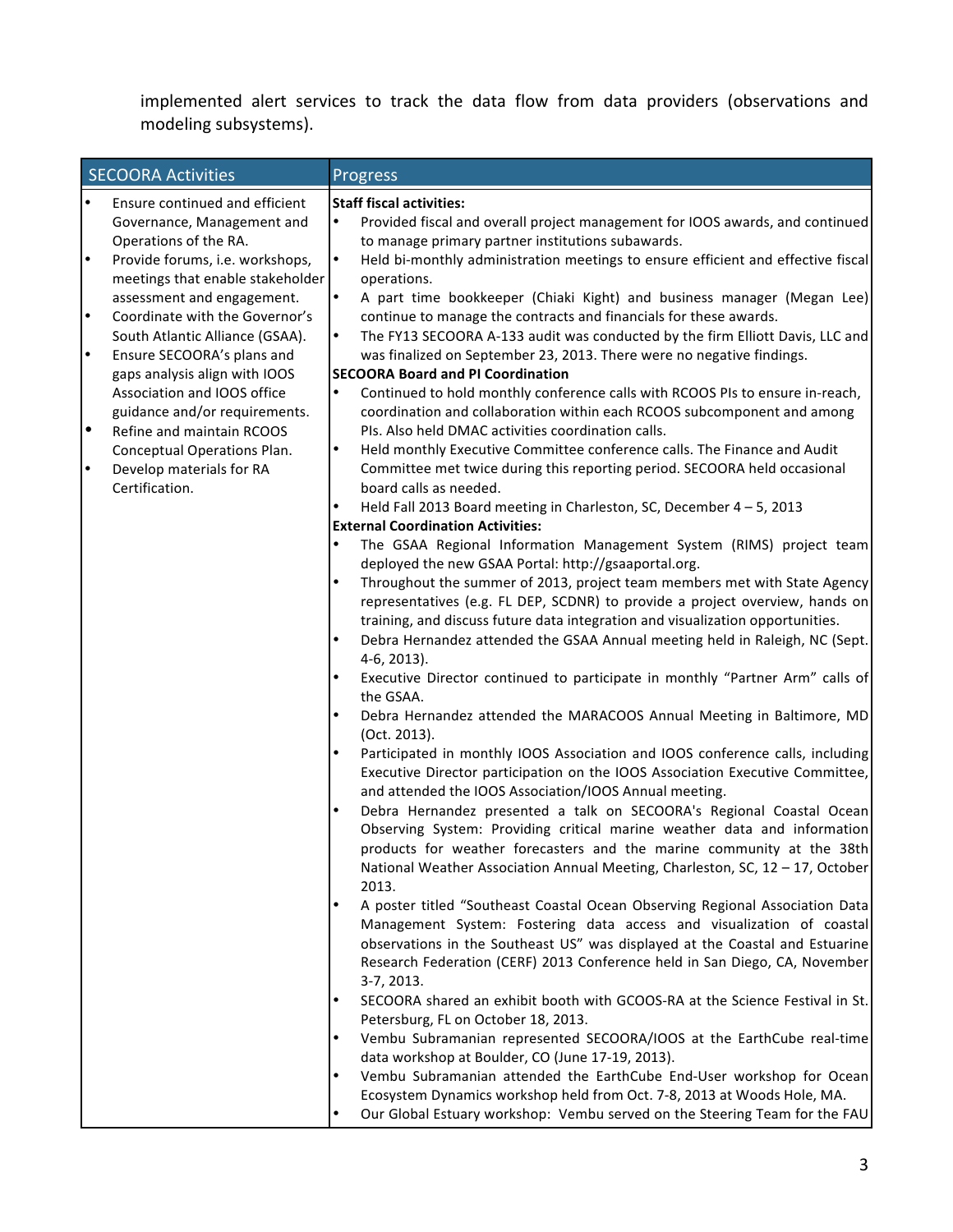| <b>SECOORA Activities</b> | <b>Progress</b>                                                                                                                                                                                                                                                                                                                                                                                                                                                                                                                                                                                                   |
|---------------------------|-------------------------------------------------------------------------------------------------------------------------------------------------------------------------------------------------------------------------------------------------------------------------------------------------------------------------------------------------------------------------------------------------------------------------------------------------------------------------------------------------------------------------------------------------------------------------------------------------------------------|
|                           | organized initiative. The workshop was held at FAU HBOI from October 21-23,<br>2013. Debra also participated, and moderated a session. Gerhard Kuska<br>(MARACOOS), Jan Newton (NANOOS), other SECOORA members and IOOS<br>partners attended. For more information: http://wordpress.fau.edu/oge/<br>Vembu represented SECOORA at the Gulf of Mexico Alliance All Hands meeting<br>held in Tampa, FL (June 25 - 27, 2013).<br>Vembu represented SECOORA at the 2013 Clean Gulf Conference held in<br>Tampa, FL (Nov 12-14, 2013).<br><b>Efforts to Leverage IOOS Funding:</b><br>Continued partnership with GSAA. |

# Goal 2: Sustain an Observing Subsystem for the SE

Milestones: The following provides milestones updates for the observing subsystem goal and additional details are described in the table that follows.

- **A. Operate and maintain moored and coastal stations:** COMPS and Carolina RCOOS assets are maintained.!
- **B.** Report moored and coastal stations data to secoora.org and NDBC: Ongoing.
- **C. Operate)and)Maintain)Priority)Radars**
	- i. **Hourly surface current maps from the various subregions via individual and SECOORA** web sites: Ongoing.
	- ii. **Estimates of significant wave heights from the HF radar data:** Estimates of significant wave heights from the HF radar data are provided on an experimental basis by WERA HF Radar operators within the region.
	- iii. **Develop/report performance metrics of CODARs and WERAs throughout the SE** including accuracy estimates of the surface currents: HF Radar operators in our region use the National HFR site to report the site performance metrics. The work on accuracy estimates of the surface currents work is being continued.
	- iv. **Provide the radial currents to the National Servers (SIO/Rutgers) for the National HF** radar network: Ongoing.
- **D.** Maintain the sensors on Gray's Reef National Marine Sanctuary (GRNMS) Buoy 41008: New activity started in Year 3. Scott Noakes, University of Georgia (UGA) is funded to maintain the Ocean Acidification sensors on the NOAA's GRNMS buoy.
- **E. HF Radar Waves Project:** Developed the contract solicitation and distributed to ocean observing community via SECOORA newsletter and website etc. Received four proposals towards the solicitation. Assembled peer reviewers, developed review criteria, and the review of the proposals were completed. The University of Miami proposal received the highest ranking by the reviewers, and we are currently finalizing the statement of work and establishing the contract.
- **F.** Asset inventory and provide performance metrics activities update: SECOORA Asset inventory upgrade work (state based search capability) was completed and integrated into the website. HF Radar operators use the National HF Radar network to provide their site uptime performance metrics, which are summarized for each radar station in the table below. In-situ operators currently use their in-house performance metrics to report their uptime metrics.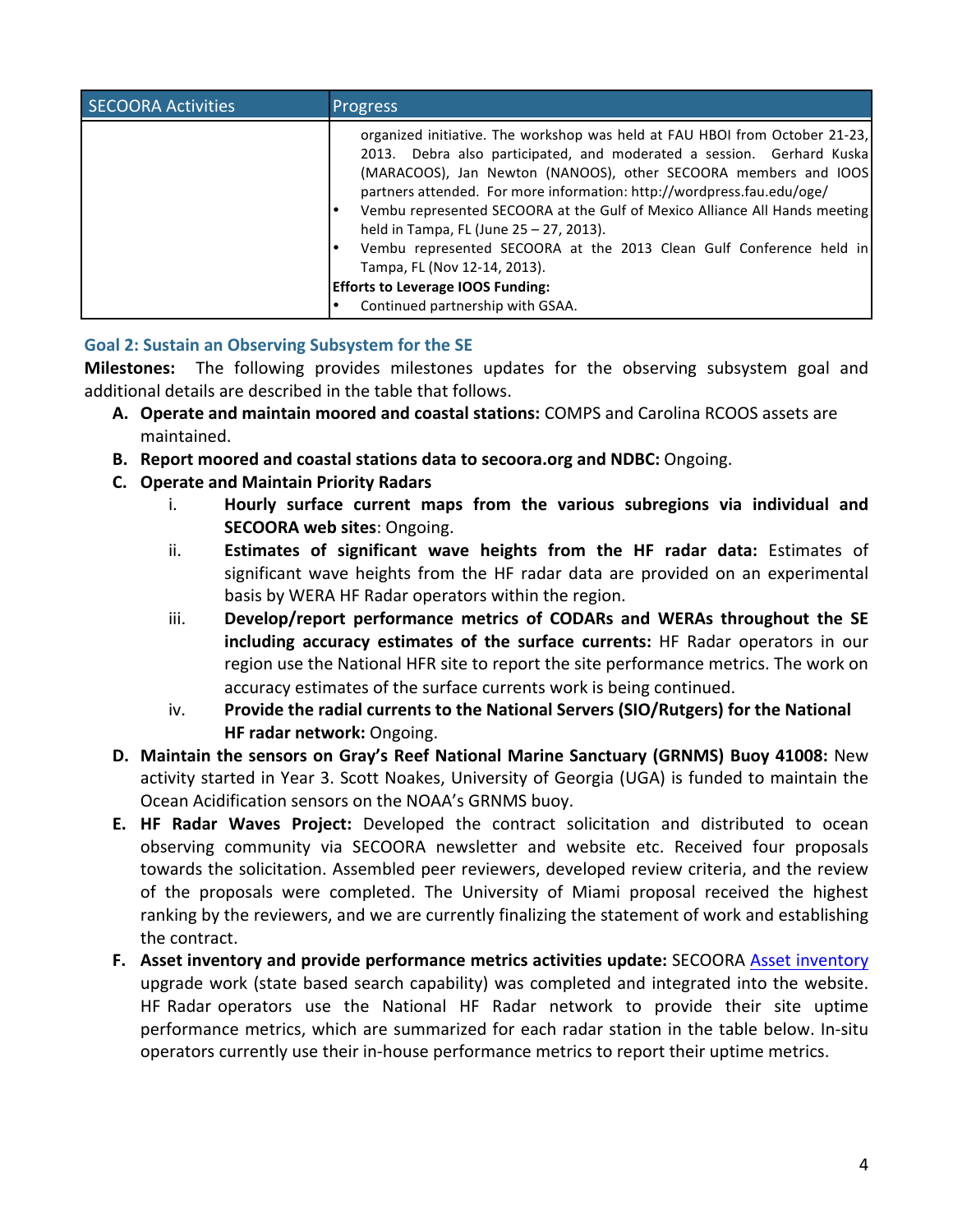| Institution/Activities                                                                                                                         | Progress                                                                                                                                                                                                                                                                                                                                                                                                                                                                                                                                                                                                                                                                                                                                                                                                                                                                                                                                                                                                                                                                                                                                                                                                                                                                                                                                                                                                                                                                                                                                                                                                                                                                                                                                                                                                                                                                                                                                                                          |  |
|------------------------------------------------------------------------------------------------------------------------------------------------|-----------------------------------------------------------------------------------------------------------------------------------------------------------------------------------------------------------------------------------------------------------------------------------------------------------------------------------------------------------------------------------------------------------------------------------------------------------------------------------------------------------------------------------------------------------------------------------------------------------------------------------------------------------------------------------------------------------------------------------------------------------------------------------------------------------------------------------------------------------------------------------------------------------------------------------------------------------------------------------------------------------------------------------------------------------------------------------------------------------------------------------------------------------------------------------------------------------------------------------------------------------------------------------------------------------------------------------------------------------------------------------------------------------------------------------------------------------------------------------------------------------------------------------------------------------------------------------------------------------------------------------------------------------------------------------------------------------------------------------------------------------------------------------------------------------------------------------------------------------------------------------------------------------------------------------------------------------------------------------|--|
|                                                                                                                                                | Sustain an Observing System for the SE: Sustain Moored and Coastal Stations; Maintain Priority Radars                                                                                                                                                                                                                                                                                                                                                                                                                                                                                                                                                                                                                                                                                                                                                                                                                                                                                                                                                                                                                                                                                                                                                                                                                                                                                                                                                                                                                                                                                                                                                                                                                                                                                                                                                                                                                                                                             |  |
| University of South Florida (Weisberg)<br><b>Support COMPS moorings</b>                                                                        | Support is continued for three surface moorings (C10, C12 and C13), two<br>subsurface moorings (C11 and C15) and one offshore tower. USF has started<br>deploying our new data loggers/telemetry, which should lead to much improved<br>data returns from moorings. Data acquired from the moorings are sent to<br>SECOORA and NDBC.                                                                                                                                                                                                                                                                                                                                                                                                                                                                                                                                                                                                                                                                                                                                                                                                                                                                                                                                                                                                                                                                                                                                                                                                                                                                                                                                                                                                                                                                                                                                                                                                                                              |  |
| University of South Florida (Merz)<br>Support in-shore tidal meteorological<br>stations                                                        | Support is provided to maintain five USF COMPS Coastal Stations. Spares purchase<br>and periodic site maintenance visits were carried out during this reporting period.<br>Work is being carried out to consolidate Egmont Key and Anna Maria stations into a<br>single station. All coastal stations are reporting data to SECOORA and NDBC and are<br>made available via Global Telecommunication System (GTS).                                                                                                                                                                                                                                                                                                                                                                                                                                                                                                                                                                                                                                                                                                                                                                                                                                                                                                                                                                                                                                                                                                                                                                                                                                                                                                                                                                                                                                                                                                                                                                 |  |
| University of North Carolina -<br>Wilmington (Leonard)- Support<br>Carolina RCOOS network                                                      | University of North Carolina Wilmington (UNCW) continued to operate and<br>maintain 6 oceanographic buoys and 2 wave buoys in Onslow and Long Bay and<br>one pier station in Brunswick County, NC. All data collected are provided to<br>SECOORA and NDBC and made available via Global Telecommunication System<br>$(GTS)$ .                                                                                                                                                                                                                                                                                                                                                                                                                                                                                                                                                                                                                                                                                                                                                                                                                                                                                                                                                                                                                                                                                                                                                                                                                                                                                                                                                                                                                                                                                                                                                                                                                                                     |  |
| University of Georgia (Noakes) -<br>Support to NOAA' Ocean Acidification<br>Program NDBC Gray's Reef National<br>Marine Sanctuary (GRNMS) buoy | SECOORA received funds in Year 3 to provide support to NOAA's Ocean<br>Acidification Program NDBC Gray's Reef National Marine Sanctuary (GRNMS) buoy<br>(41008) maintained by University of Georgia. The GRNMS buoy is a part of<br>international efforts to quantify the effects of ocean acidification on the world's<br>oceans. The sensors include pCo2, pH, dissolved oxygen (DO), salinity and water<br>temperature. To date, seven years of mostly continuous monitoring data have been<br>collected at Gray's Reef National Marine Sanctuary (GRNMS). Seasonal fluctuations<br>in seawater and atmospheric pCO2 are apparent throughout the time series.<br>Elevated seawater pCO2 concentrations and decreased atmospheric pCO2 are<br>present during the summer months. In winter months, just the opposite occurs as<br>seawater pCO2 is lower and atmospheric pCO2 is higher. However, aside from the<br>seasonal cyclical pattern, there is an overall upward trend in both seawater and<br>atmospheric pCO2. Seawater pCO2 has increased 63 uatm over the time series<br>resulting in an average of 2.4% increase per year. The atmospheric pCO2 has<br>increased by 20 uatm over the time series resulting in an average of 0.789%<br>increase per year. The annual atmospheric pCO2 increase at GRNMS is in line with<br>that measured at the Mauna Loa Observatory in Hawaii, however the annual<br>seawater pCO2 increase was higher than expected. The overall trend for seawater<br>temperature at GRNMS has been neutral to slightly positive. Higher summer water<br>temperatures have been offset by lower winter temperatures. As expected, the pH<br>decreased with the increase in seawater pCO2. Data from these sensors are sent to<br>the SECOORA data portal, NDBC and National Ocean Acidification data portal<br>maintained by the NOAA Pacific Environmental Marine Laboratory (PMEL) and<br>archived at the National Oceanographic Data Center. |  |
| <b>Maintain High Frequency Radar Operations</b>                                                                                                |                                                                                                                                                                                                                                                                                                                                                                                                                                                                                                                                                                                                                                                                                                                                                                                                                                                                                                                                                                                                                                                                                                                                                                                                                                                                                                                                                                                                                                                                                                                                                                                                                                                                                                                                                                                                                                                                                                                                                                                   |  |
| University of South FL (Weisberg,<br>Merz) Support three CODAR and two<br>WERA radar arrays on the West Florida<br>Shelf                       | The College of Marine Science (CMS), University of South Florida (USF) currently<br>operates, maintains and delivers data from three CODAR priority radar sites<br>(Naples, Venice and Reddington Shores). Acquisition of CODAR equipment spares<br>for installing the fourth site is in progress. USF maintains the two co-located WERA<br>stations and assessment of CODAR and WERA HF Radars in mapping currents were<br>performed. The data from the stations are provided in near real-time to SECOORA<br>and the US National HF Radar network maintained by the Scripps Institution. The<br>performance metrics of the CODAR systems indicate operation for 97.6%, 90.8%                                                                                                                                                                                                                                                                                                                                                                                                                                                                                                                                                                                                                                                                                                                                                                                                                                                                                                                                                                                                                                                                                                                                                                                                                                                                                                    |  |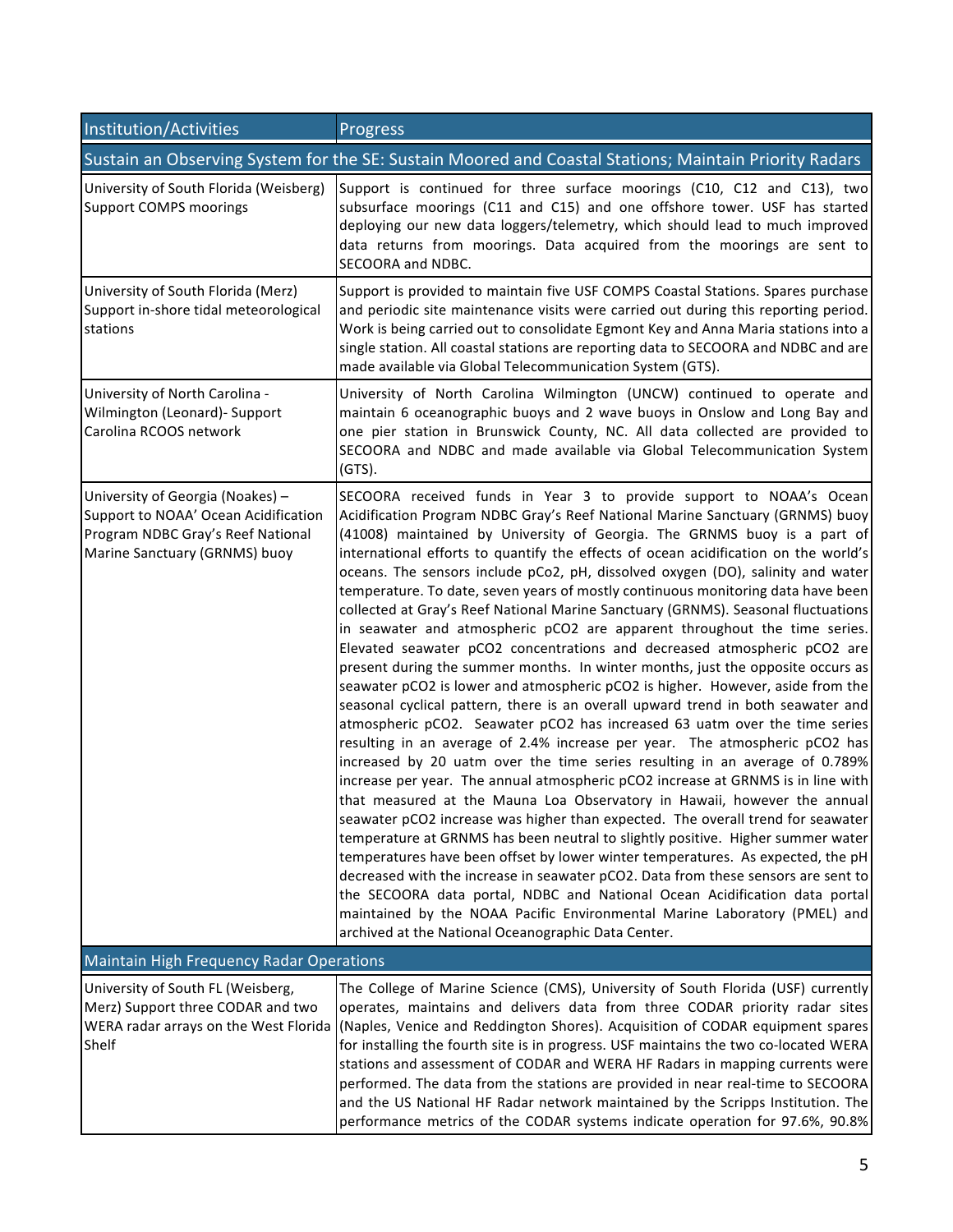| Institution/Activities                                                                                                              | Progress                                                                                                                                                                                                                                                                                                                                                                                                                                                                                                                                                                                                                                                                                                                                                                                                                                                                                              |  |
|-------------------------------------------------------------------------------------------------------------------------------------|-------------------------------------------------------------------------------------------------------------------------------------------------------------------------------------------------------------------------------------------------------------------------------------------------------------------------------------------------------------------------------------------------------------------------------------------------------------------------------------------------------------------------------------------------------------------------------------------------------------------------------------------------------------------------------------------------------------------------------------------------------------------------------------------------------------------------------------------------------------------------------------------------------|--|
| Sustain an Observing System for the SE: Sustain Moored and Coastal Stations; Maintain Priority Radars                               |                                                                                                                                                                                                                                                                                                                                                                                                                                                                                                                                                                                                                                                                                                                                                                                                                                                                                                       |  |
|                                                                                                                                     | and 91.7%, for the period October 2012 to November 2013 for the Reddington<br>Shore, Venice and Naples, respectively. The performance metrics of the WERA<br>systems indicate operation for 92.6% and 95.9% for the period October 2012 to<br>November 2013 for the Fort DeSoto and Venice, respectively.                                                                                                                                                                                                                                                                                                                                                                                                                                                                                                                                                                                             |  |
| Skidaway Institute of Oceanography<br>(SkIO) (Savidge)<br>Support two WERA radar arrays on St.<br>Catherine's and Jekyll Island, GA | SkIO continued to operate two WERA HF-radars on St. Catherine's Island and Jekyll<br>Island, GA for this reporting period. The data are being continuously provided to<br>SECOORA and the US National HFR Network archive in near-real time. Estimates of<br>wave and wind parameters are also made as experimental products. SKIO has<br>established improved QA/QC for their archived data and plans to implement these<br>QA/QC practices for the near real-time data. The performance metrics of the<br>system indicate operation for 98.2% and 97.1% for the period October 2012<br>through November 2013 for the St.Catherine's, GA and Jekyll Island, GA stations,<br>respectively.                                                                                                                                                                                                            |  |
| University of Miami (Shay)<br>Support three WERA radar arrays at<br>Crandon, Virginia Key and Dania Beach                           | The University of Miami operates WERA HF-radar installations on Key Biscayne<br>(Crandon), Virginia Key and Dania Beach. These radars are estimating significant<br>wave heights for the National Weather Service marine forecast models and provide<br>mean radials at hourly intervals to SECOORA and the US National HF Radar network<br>archive. The principal investigator is currently working with Broad Key Florida<br>personnel on site identification and associated logistics to deploy an eight element<br>WERA HF-radar system. The performance metrics of the system indicate operation<br>for 70.4%, 85.8% and 70.5% for the period October 2012 to November 2013 for Key<br>Biscayne, Virginia Key and Dania Beach, respectively. During the summer of 2013,<br>University of Miami radar systems suffered a setback due to severed cable by Park<br>and Recreation maintenance crew. |  |
| University of NC - Chapel Hill (Seim)<br>Support two CODAR radar arrays on<br>the Outer Banks of NC                                 | The University of North Carolina Chapel Hill operates two CODAR-radar<br>installations on the Outer Banks of North Carolina. Hourly data from the systems<br>are delivered to SECOORA and the US National HF Radar network archive. Work is<br>being carried out to extract Gulf Stream position information, and the CODAR<br>software was upgraded to a new version (SS7). The performance metrics of the<br>system indicate operation for 98.5% and 95.1% for the period October 2012<br>through November 2013 for the Duck, NC and Cape Hatteras, NC stations,<br>respectively.                                                                                                                                                                                                                                                                                                                   |  |
| University of South Carolina (Voulgaris)<br>Support two WERA arrays on Fort<br>Caswell, NC and Georgetown, SC                       | The University of South Carolina currently maintains, operates and delivers data<br>from two priority radar sites (Fort Caswell and Georgetown) covering Long Bay, SC.<br>The sites provide half-hourly surface current maps via the PI's and the SECOORA<br>websites and estimates of significant waves heights on an experimental basis. The<br>performance metrics of the system indicate operation for 95.9% and 97.5% for the<br>period October 2012 to November 2013 for the Fort Caswell, NC and Georgetown,<br>SC stations, respectively. The data from each station are provided in near real-time<br>to SECOORA and the US National HF Radar network.                                                                                                                                                                                                                                       |  |

# **Goal 3: Support a Multi-Scale Multi-Resolution Modeling Subsystem**

Milestones: The following provides a milestones update for the modeling subsystem goals and additional details are described under each institution's activities.

- **A.** Support and enhance SABGOM model
- **B.** Provide real-time forecasting of inundation and storm surge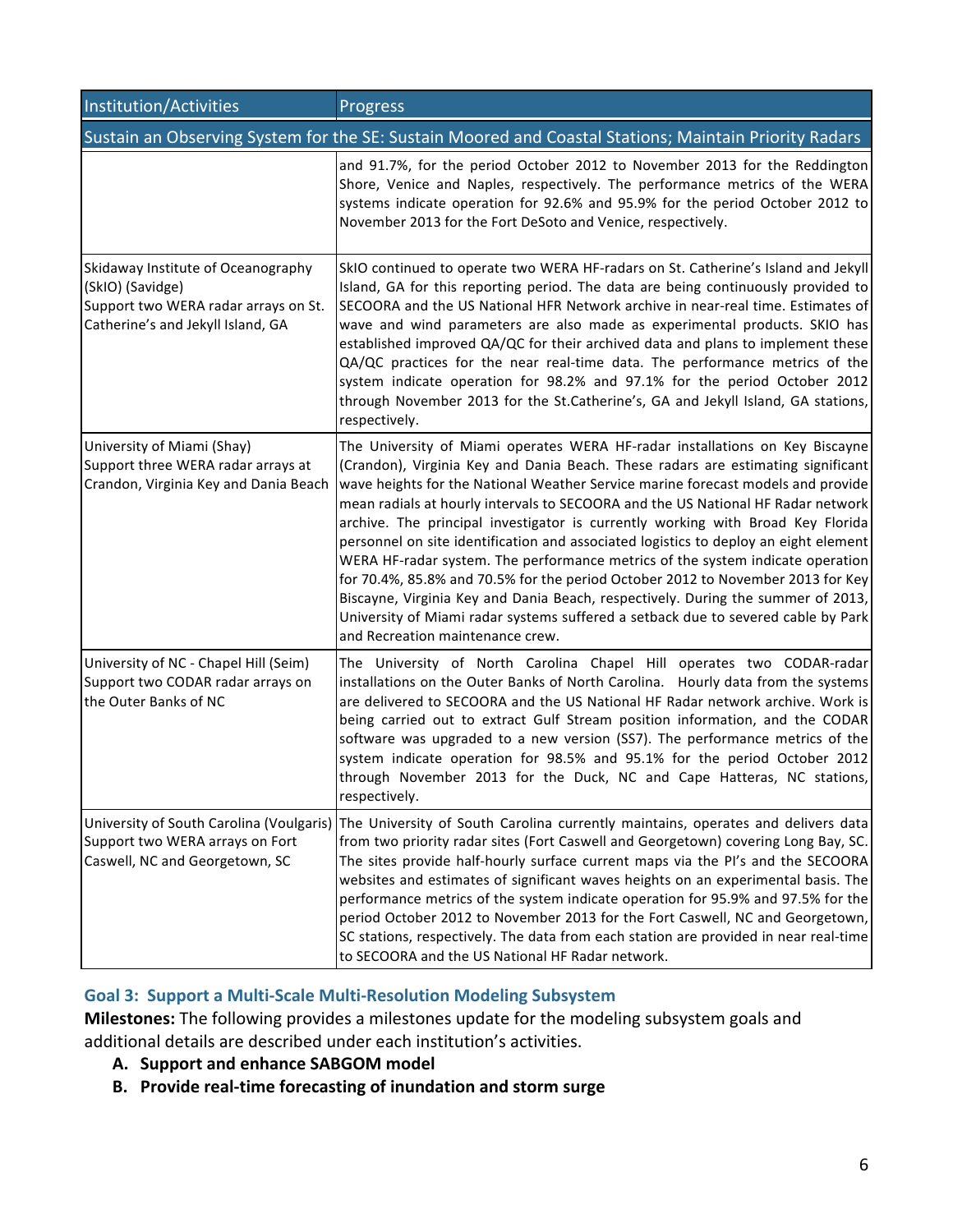- **C.** Develop data products derived from satellite and in situ observations for fisheries stock **assessment**
- **D.** Improve Beach/Shellfish Water Quality Advisories

| Institution/Activities                                                                                                                                                                      | Progress                                                                                                                                                                                                                                                                                                                                                                                                                                                                                                                                                                                                                                                                                                                                                                                                                                                                                                                                                                                                                                                                                                                                                                                                                                                                                                                                                                                                                                                                                                                                         |
|---------------------------------------------------------------------------------------------------------------------------------------------------------------------------------------------|--------------------------------------------------------------------------------------------------------------------------------------------------------------------------------------------------------------------------------------------------------------------------------------------------------------------------------------------------------------------------------------------------------------------------------------------------------------------------------------------------------------------------------------------------------------------------------------------------------------------------------------------------------------------------------------------------------------------------------------------------------------------------------------------------------------------------------------------------------------------------------------------------------------------------------------------------------------------------------------------------------------------------------------------------------------------------------------------------------------------------------------------------------------------------------------------------------------------------------------------------------------------------------------------------------------------------------------------------------------------------------------------------------------------------------------------------------------------------------------------------------------------------------------------------|
| North Carolina State University (He) Support<br>and enhance SABGOM model                                                                                                                    | The North Carolina State University-enhanced South Atlantic Bight Gulf of<br>Mexico (SABGOM) model continues to run on a 24/7-basis, providing 3-D<br>regional ocean predictions. The model provides daily 84 hour<br>nowcast/forecast, and model output (temperature, salinity and currents) is<br>made available via the SECOORA website and the NCSU PI's website. The<br>NCSU SABGOM modeling team worked with the SECOORA data<br>management team to standardize model output and data products via the<br>establishment of THREDDS server and SECOORA's interactive map display.                                                                                                                                                                                                                                                                                                                                                                                                                                                                                                                                                                                                                                                                                                                                                                                                                                                                                                                                                           |
| University of Florida (Sheng) and North<br>Carolina State University (Xie)<br>Provide real-time forecasting of inundation<br>and storm surge.                                               | The University of Florida has completed a 2D Forecasting system coupled<br>with a SWAN wave model for the entire Florida coast and provides a 2 to 3<br>day forecast depending on the forecast wind fields. The model current fields<br>were compared with SECOORA HF Radar observations and more validation<br>will be performed. Implementation of 3D baroclinic quasi-operational 24/7<br>nowcast/forecast system for the entire Florida coast is in progress. The 3D<br>model data will be served via SECOORA THREDDS server as well as the PI's<br>website. The North Carolina State University Coastal Marine Environment<br>Prediction System (CMEPS) maintained the near-real-time CMAEPS forecast<br>system and provides atmospheric, sea surface wave, and storm surge<br>forecasts for the SECOORA region, and high-resolution storm surge forecasts<br>for the Northern Florida Coast domain. Test runs are completed for the high-<br>resolution storm surge forecasts for the Georgia and South Carolina (GASC)<br>domain and the South Carolina and North Carolina (SCNC) domain. Exposing<br>the model data and products via THREDDS server (SECOORA) as well as PI's<br>website is in progress.                                                                                                                                                                                                                                                                                                                                 |
| ROFFS (Roffer), University of Miami CIMAS<br>(Muhling), and SAFMC (Pugliese)<br>Develop data products derived from satellite<br>and in situ observations for fisheries stock<br>assessment. | Roffer's Ocean Fishing Forecasting Service, Inc (ROFFS Inc.), the University of<br>Miami Cooperative Institute for Marine and Atmospheric Studies (CIMAS)<br>and the South Atlantic Fisheries Management Council (SAFMC) are<br>developing data products derived from satellite and in situ observations for<br>fisheries stock assessment. SCDNR MARMAP Chevron Fishery Independent<br>trap survey data (catch, effort and hydrographic station data) were analyzed<br>using neural networks and Habitat model predictions were overlaid on<br>observed catches for June and July 2008. Balistes (trigger), Pagrus (porgy)<br>and Rhomboplites (snapper) were most abundant in the central northern<br>study area and Centropristis (seabass) was most common in shallower<br>waters throughout the SE survey region. Comparisons of Snapper and<br>Trigger models with bottom temperatures show that both the species are<br>more likely to be found where bottom temperatures are warmer at<br>moderate longitudes. We have recently rerun predictive habitat models for<br>four reef-associated fish species of commercial interest, using catch data<br>from fisheries independent trap surveys completed along the South Atlantic<br>coast. Results showed the potential influence of cold events from<br>topographically-induced upwelling along the Florida and Georgia coasts on<br>sampled abundances of gray triggerfish and vermillion snapper, with catches<br>of these species largely absent where bottom temperatures were below |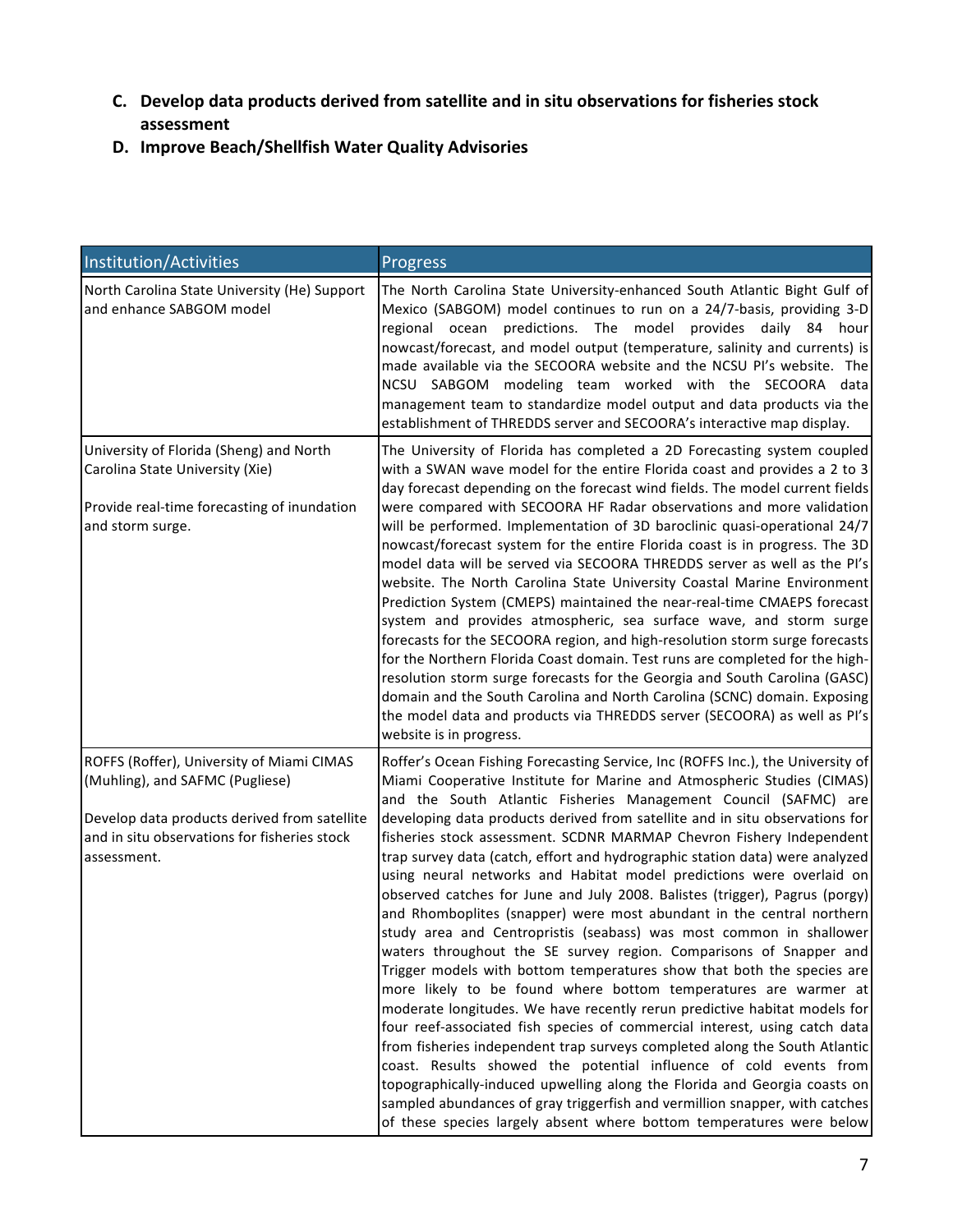| Institution/Activities                                                                                                    | Progress                                                                                                                                                                                                                                                                                                                                                                                                                                                                                                                                                                                                                                                                        |
|---------------------------------------------------------------------------------------------------------------------------|---------------------------------------------------------------------------------------------------------------------------------------------------------------------------------------------------------------------------------------------------------------------------------------------------------------------------------------------------------------------------------------------------------------------------------------------------------------------------------------------------------------------------------------------------------------------------------------------------------------------------------------------------------------------------------|
|                                                                                                                           | 18C. Upcoming collaborations with staff from the South Atlantic Fishery<br>Management Council and South Carolina Department of Natural Resources<br>will investigate the potential of multivariate habitat indices for standardizing<br>trap catch time series, and accounting for these types of environmental<br>events.                                                                                                                                                                                                                                                                                                                                                      |
| University of South Carolina (Porter)<br>Provide a decision support tool for<br>beach/shellfish water quality advisories. | The University of South Carolina and University of Maryland continued to<br>enhance and support the decision support web and mobile app tools for<br>issuance of beach swimming advisories by the South Carolina Department of<br>Health and Environmental Control (SCDHEC). The beach swimming forecast,<br>advisory and data are available via the <b>SECOORA</b> web site (Beach Swimming<br><b>Advisory Portlet).</b>                                                                                                                                                                                                                                                       |
| <b>SECOORA Model Skill Assessment</b>                                                                                     | Towards accomplishing this task, we first interviewed USACE/RPS ASA on<br>existing web based model skill assessment tools developed under SURA<br>modeling test bed project. Then, we had USACE/RPS ASA and Richard Signell,<br>USGS deliver talks on model data comparisons and skill assessment as well<br>as continued discussions with SECOORA RCOOS PIs on model data<br>comparisons and skill assessment tools. Based on the discussions and<br>recommendations, we will work with our RCOOS PIs and showcase the<br>ongoing model skill assessments work via the SECOORA website. Once we<br>accomplish this task, we plan to discuss how to move this activity forward. |

# Goal 4: Enhance the DMAC Subsystem

Milestones: In Year 3, the University of South Carolina (D. Porter) will be the primary partner who will maintain and support the SECOORA DMAC subsystem and the University of North Carolina at Chapel Hill (H. Seim) will be funded to support IOOS Vocabulary efforts. The details of ongoing data management activities during this reporting period are described in the "progress" column of the following table.

| Institution                                        | Progress                                                                                                           |
|----------------------------------------------------|--------------------------------------------------------------------------------------------------------------------|
| University of SC (Porter)                          | The SECOORA DMAC infrastructure and operations were consolidated from                                              |
|                                                    | Maintain SECOORA DMAC Infrastructure. two hubs (University of North Carolina - Chapel Hill and University of South |
| Assess and Advance IOOS recommended                | Carolina) to a single hub - the University of South Carolina during this                                           |
| SOS implementation.                                | reporting period. The University of South Carolina hosts and maintains the                                         |
| Maintain and upgrade interactive maps<br>$\bullet$ | hardware and software related to SECOORA's Data and Maps section of the                                            |
| and data portal.                                   | website.                                                                                                           |
| $\bullet$<br>Service and provide support to data   |                                                                                                                    |
| providers.                                         | We continue to recruit new data from data providers and also provide                                               |
| $\bullet$<br>Recruit and integrate new data to     | services on data management related solutions to data collectors and                                               |
| SECOORA data portal.                               | providers within the region. We also maintain a Wiki site in which                                                 |
| Support Eye On Earth Activities.                   | documentation and notes on technologies we use are made available.                                                 |
| Support data providers and RCOOS                   | During this reporting period, we added data from USACE/Scripps stations                                            |
| Manager on implementation of QA/QC                 | offshore of New River Inlet and Wilmington Harbor. Their NDBC identifiers                                          |
| flags based on the published QARTOD                | are: 41109 and 41108 respectively. We also added data from the Florida                                             |
| manuals.                                           | Institute of Technology (FIT) Sebastian Inlet State Park (NDBC Identifier:                                         |
| Collaborate with SECOORA product                   | SIPF1) and FWRI New Pass Dock stations.                                                                            |
| development contractor.                            |                                                                                                                    |
| University of North Carolina - CH (Seim)           | We worked with SABGOM model PI, ROFFSTM and FWC/FWRI to make                                                       |
| Improve and test SPARQL queries.<br>$\bullet$      | SABGOM model data accessible via GIS format. We are working with other                                             |
| Investigate the quality of information             | SECOORA member institution modelers and SECOORA funded modelers to                                                 |
| of ESRI Geoportal side response of                 | standardize their model outputs (ROMS, SWAN and FVCOM) to be served via                                            |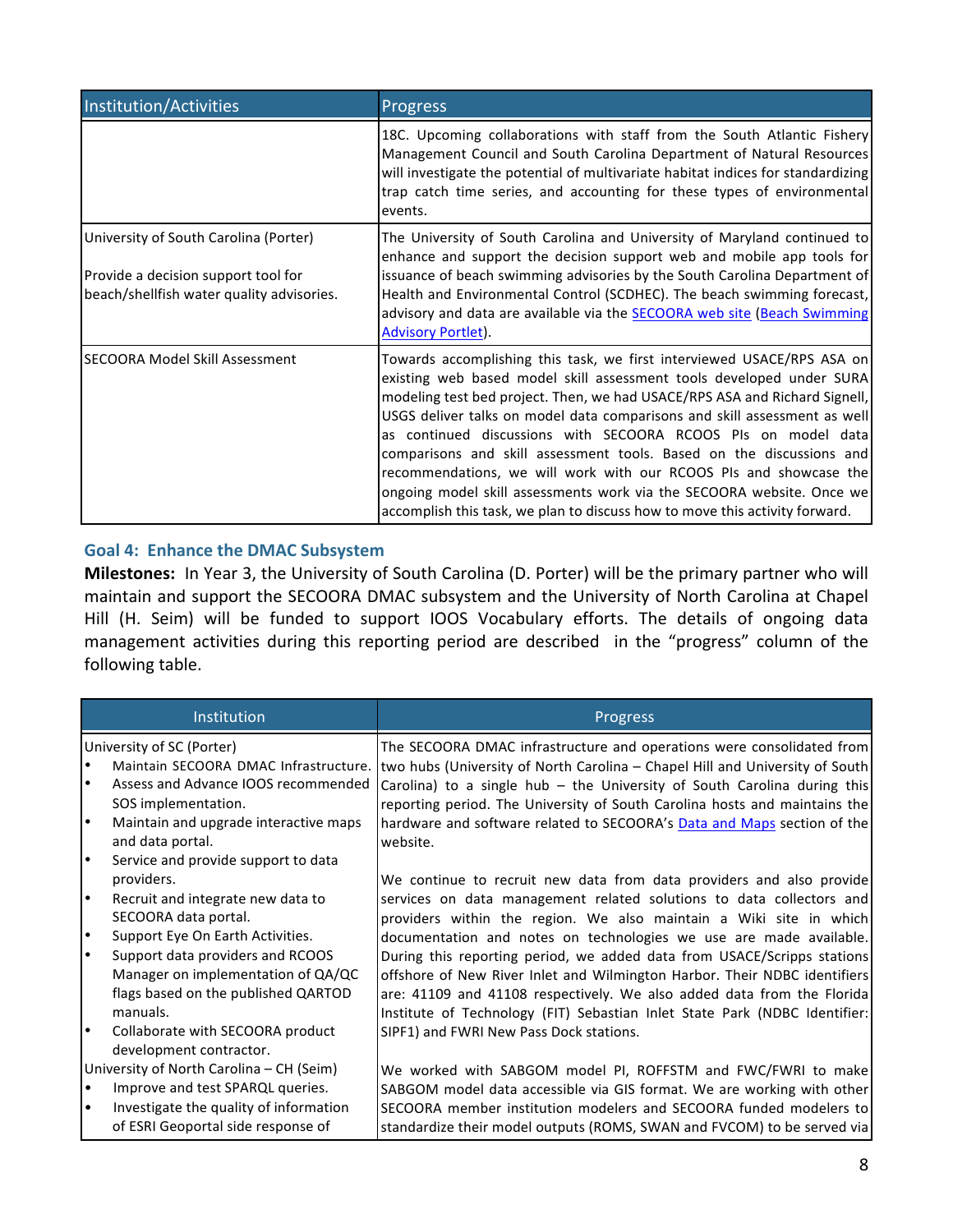| Institution                                                                                                 | Progress                                                                                                                                                                                                                                                                                                                                                                                                                                                                                                                                                                                                                                                                                                        |
|-------------------------------------------------------------------------------------------------------------|-----------------------------------------------------------------------------------------------------------------------------------------------------------------------------------------------------------------------------------------------------------------------------------------------------------------------------------------------------------------------------------------------------------------------------------------------------------------------------------------------------------------------------------------------------------------------------------------------------------------------------------------------------------------------------------------------------------------|
| catalog search of metadata records<br>Product Development support Services<br>Contractor<br>Wesite upgrades | the SECOORA website. The University of South Carolina is helping the data<br>providers and modelers on the installation of THREDDS servers as well as<br>providing software assistance for HF Radar data processing and creation of<br>netCDF and shape files.                                                                                                                                                                                                                                                                                                                                                                                                                                                  |
|                                                                                                             | SECOORA is participating in the IOOS Sensor Observation Service (SOS)<br>reference implementation activity and is in the process of implementing<br>ncSOS and registering our services on the IOOS Service Registry. The ncSOS<br>implementation will be completed by the end of December 2013. SECOORA<br>is also engaged with the National Oceanographic Data Center on developing<br>a Submission Information Form for SECOORA's in-situ data in order to<br>facilitate archiving.                                                                                                                                                                                                                           |
|                                                                                                             | We have implemented a new interactive model map that integrates and<br>provides visualization of observations and model data. Based on our end<br>users and RCOOS PIs input, we are in the process of improving our data<br>portal for easy data discovery, download and visualization. We also have<br>developed software to post the member deployed glider tracks on the<br>SECOORA website.                                                                                                                                                                                                                                                                                                                 |
|                                                                                                             | The GSAA Regional Information Management System (RIMS) project team<br>deployed the new GSAA Portal: http://gsaaportal.org.                                                                                                                                                                                                                                                                                                                                                                                                                                                                                                                                                                                     |
|                                                                                                             | SECOORA continues to work and advance the Eye on Earth collaboration<br>project with the Northwest Association of Networked Ocean Observing<br>System (NANOOS), the IOOS Program Office and ESRI.                                                                                                                                                                                                                                                                                                                                                                                                                                                                                                               |
|                                                                                                             | SECOORA Asset Inventory application was completed and the VMware image<br>of the application is running on USC server infrastructure. The application<br>was demonstrated on an IOOS RA DMAC conference call where some data<br>providers in our region explained its utilization.                                                                                                                                                                                                                                                                                                                                                                                                                              |
|                                                                                                             | IOOS Parameter Vocabulary work was continued during this reporting period<br>as follows:                                                                                                                                                                                                                                                                                                                                                                                                                                                                                                                                                                                                                        |
|                                                                                                             | Published IOOS Parameter Vocabulary (v2.0) with relationships to<br>CF standard names (v19) and IOOS core variables list;<br>Published IOOS Platform Vocabulary with mappings to MMI<br>$\bullet$<br>platform ontology and SEAVOX platform classes;<br>Registered vocabularies and mapping under IOOS.<br>$\bullet$<br>Improving and testing of the SPARQL queries and Investigate the quality of<br>information of ESRI Geoportal side response of catalog search of metadata<br>records are in progress.                                                                                                                                                                                                      |
|                                                                                                             | Developed the contract solicitation for the Product Development Support<br>services contractor and distributed to ocean observing community via the<br>SECOORA newsletter and website, etc. Received seven applications from the<br>solicitation. Assembled peer reviewers, developed review criteria, and the<br>review of the applications were completed. The reviewers recommended<br>SECOORA staff to interview the top three candidates. Vembu and Debra<br>completed the interviews, and Second Creek consulting is being selected for<br>the position. The contractor will be responsible for data product upgrades,<br>developing new data products and providing data management support<br>services. |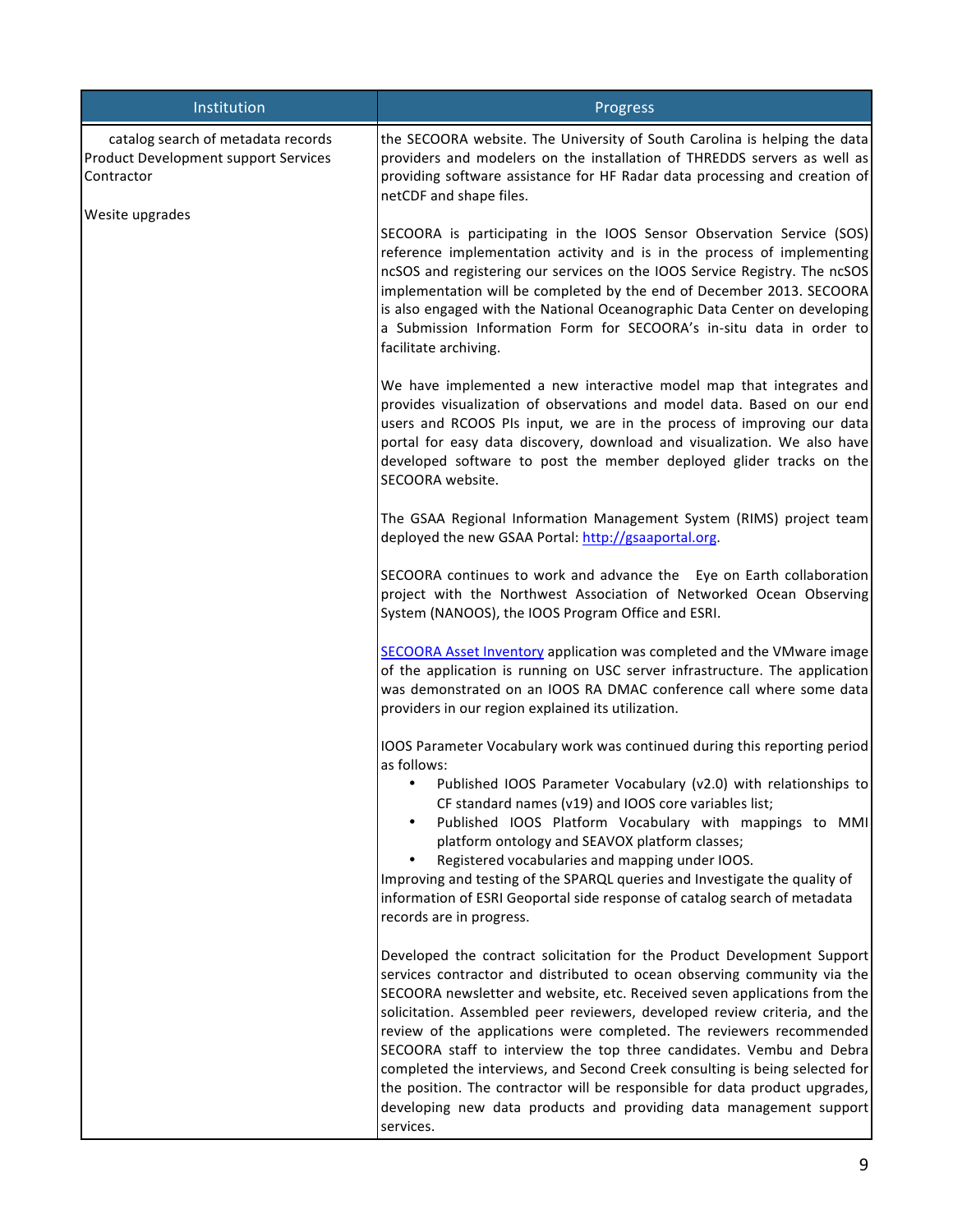| <b>Institution</b> | <b>Progress</b>                                                                          |
|--------------------|------------------------------------------------------------------------------------------|
|                    | SECOORA staff will develop a plan for SECOORA website upgrades in the<br>spring of 2014. |

## Goal 5: Support a Targeted and Leveraged Education and Outreach Subsystem

The primary focus of SECOORA's Education and Outreach (E&O) subsystem is to engage stakeholders in observing technologies, data, products, and services. Note that Goals 1, 3, and 4 include outreach activities that complement and contribute to the E&O subsystem. We have listed work carried out during this reporting period below. No Education and Outreach PIs were funded in Year 3.

## **Education and Outreach Activities**

SECOORA continues to maintain and periodically updates the SECOORA classroom website. The SECOORA classroom web pages are tailored to the public, teachers and other educators in order to enable learning about coastal ocean observing systems and related information on how to incorporate it into classroom and other educational programs. We have hired part-time contractor, Abbey Wakely (undergraduate student from University of South Florida, St. Petersburg) to be our communication specialist. Abbey will be working on the newsletter, website updates, social media, board and member emails, among other things.

SECOORA staff constantly engage in advocating the implementation of regional coastal ocean observing systems to address coastal zone issues by giving talks at institutions and meeting with stakeholders. The week of August 5, 2013, Debra Hernandez and Vembu Subramanian held a series of meetings with SECOORA members, Senator Rubio staffers, and stakeholders (private, state, federal) in Southwest Florida and Miami. The meetings were aimed at understanding ongoing coastal ocean observing activities, recruiting new members to SECOORA, creating support for IOOS/SECOORA, and identifying gaps and opportunities for collaboration. For more details on the Florida Outreach Visits, please visit the SECOORA website.

On August 5, 2013 Debra Hernandez held a demonstration of the recently launched beta version of The Governors' South Atlantic Alliance (GSAA) Coast and Ocean Portal, available at www.gsaaportal.org. Over 25 participants attended the demo, which included scientists and managers from USGS, FWC/FWRI/NOAA/USF, and CMS/Tampa Port Authority. The participants were given a questionnaire to provide feedback on the GSAA portal.

Following is a list of meetings/conferences SECOORA staff attended and/or gave lectures: Florida Gulf Coast University; SRI International; National Hurricane Center; Southeast Fisheries Science Center; West Central Florida American Meteorological Society Chapter Meetings; National Ocean Service representative in St. Petersburg; Tampa Bay Estuary; National Weather Association 2013 meeting; CERF 2013; Clean Gulf 2013; Earthcube Real-time data workshop, June 2013; Earthcube Articulating cyberinfrastructure needs of the Ocean Ecosystem Dynamics Community, October 2013; Our Global Estuary, October 2013; GSAA Meetings; IOOS Association and IOOS DMAC meetings.

December 2013 SECOORA Board of Directors Meeting: During this reporting period, we conducted our Fall Board of Directors meeting at NOAA Coastal Services Center in Charleston, SC (December 4 – 5, 2013). The agenda and meeting materials are available on the website.

SECOORA RCOOS Manager worked with Florida Gulf Coast University (FGCU) and Doug Levin, Washington College to submit an internal grant proposal to FGCU for funding to deploy two Basic Observation Buoys (BOB) at Estero Bay, Fort Myers, FL. The buoys will be deployed by students of FGCU in Spring 2014.

SECOORA fosters student training in buoy deployment: USF's Dr. Bob Weisberg and FGCU's Dr. Felix Jose were awarded a 2013 Shiptime Award through the Florida Institute of Oceanography's state funded shiptime program. The award made possible a 3 day research cruise on the west Florida shelf on board the R/V Weatherbird during which a real-time monitoring buoy was deployed, two bottom mounted instrument packages were deployed and multiple CTD casts were carried out. The purpose of the cruise was to 1) educate and train undergraduate marine science students from USF and FGCU in both the deployment of oceanographic instrumentation and the subsequent use of real-time and in-situ data for both classroom and research use and 2) provide scientific research divers in-situ training in dive planning, diving skills and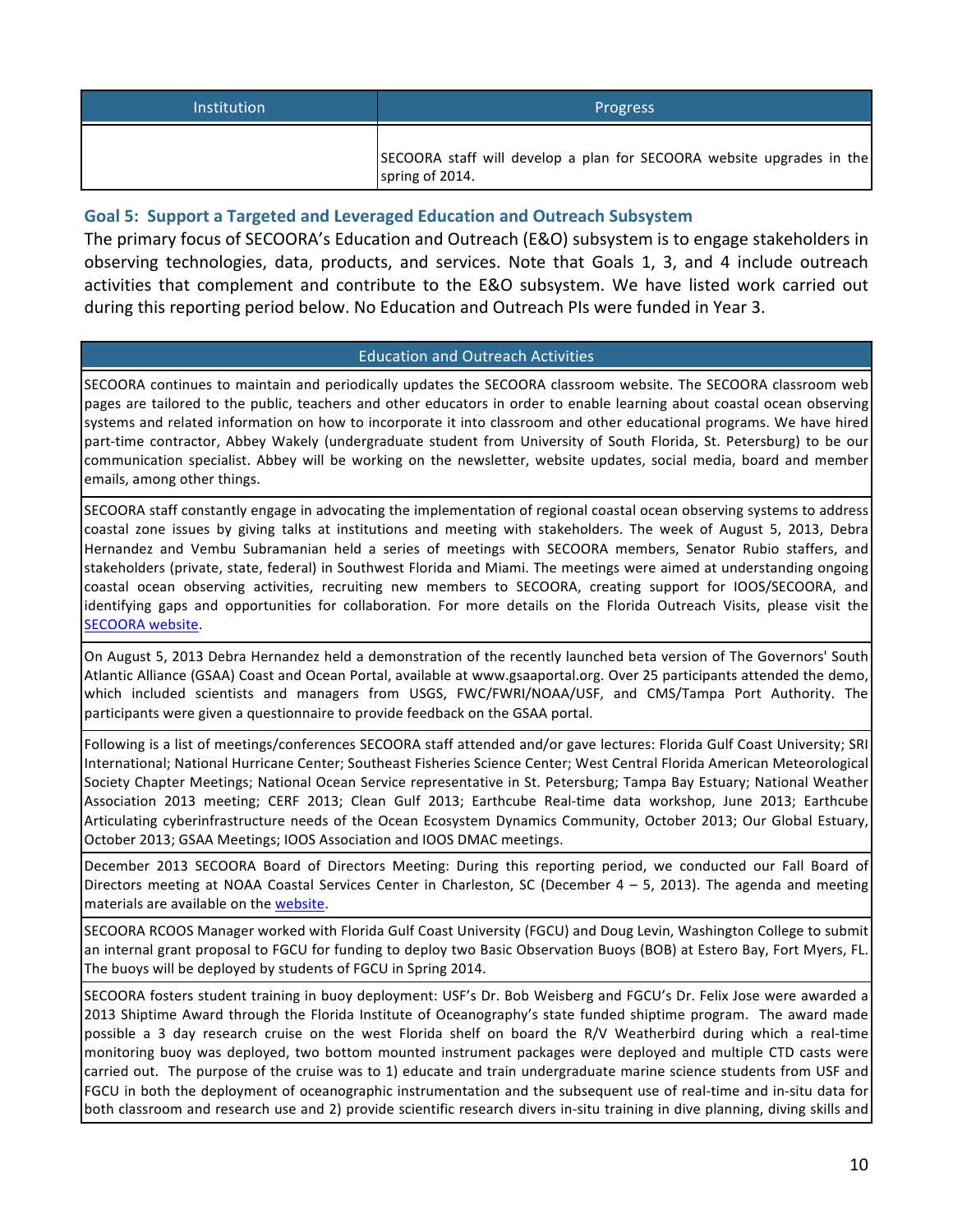#### Education and Outreach Activities

emergency procedures. The ship time provides a platform for education and research collaboration that is an ongoing project with results to be leveraged to secure additional future funding. SECOORA staff was instrumental in initiating the collaboration and supported the project by providing students with travel expenses for onsite training and hands on experience assembling instrument packages at USF's Ocean Circulation Group facilities.

#### **Scope of Work**

In Year 3, SECOORA committed: (1) \$600,000 towards supporting priority High Frequency Radars (2) \$104,661 to the University of Georgia for support of the NOAA's Ocean Acidification Program; (3) \$24,752 to the University of North Carolina-Chapel Hill for IOOS DMAC support of the IOOS vocabulary development and management, particularly with the ontology support to the IOOS Geoportal; (4) \$10,000 to the University of South Carolina for support of the Eye on Earth project, and (5) \$2,800 to support travel and participation by Dr. Lynn Leonard, UNCW at the U.S. IOOS Federal Advisory Committee meetings. We have also added the following new tasks in Year 3 that further address the integration of our existing ongoing projects and user needs: (1) accurate wave estimates from High Frequency Radars; (2) enhance and develop new data products and website upgrade, and (3) model skill assessment. The University of South Carolina (D. Porter) will be the primary partner who will maintain and support the SECOORA DMAC subsystem and the University of North Carolina at Chapel Hill (H. Seim) will be funded only to support IOOS Vocabulary efforts.

#### **Personnel and Organizational Structure**

A current list of SECOORA members and Board is available on our website. SECOORA's Board elected new officers on July 29, 2013 (Chair - George Maul, Florida Institute of Technology; Vice Chair - Rick DeVoe, SC Sea Grant Consortium; Treasurer - John Proni, Florida International University; Secretary - Conrad Lautenbacher, GeoOptics). Abbey Wakely, an undergraduate student at the University of South Florida was hired as a communications specialist. We held the Fall 2013 board meeting (December 4-5, 2013) and planning for the Spring 2014 annual members meeting is underway. We have completed the search for HF Radar waves Project and Product Development Support services contractor, and the execution of contracts is in progress.

#### **Budget Analysis**

The FY13 SECOORA A-133 audit was conducted by the firm Elliott Davis, LLC and was finalized on September 23, 2013. There were no negative findings. SECOORA's October 31, 2013 financial report shows a budget balance remaining of \$524,430 (Year 2 funds) and a budget balance remaining of \$2,401,329 (Year 3 funds). We are within budget and on track with spending. IOOS Year 1 subawards have been closed. There were nine no cost extensions granted to year 2 Subawardees ranging from six months to one year. We started to draw IOOS Year 3 funds in October 2013. SECOORA continues to receive invoices regularly from our subawardees and we process them at one of two bi-monthly admin meetings. All invoices are paid within forty-five days. SECOORA continues to draw from ASAP monthly. As a reminder SECOORA pays out its monthly operational costs (i.e. payroll, etc.) and then conducts the ASAP draws in the middle of the following month for both the preceding month's operation expenses and the subawardee invoices.

#### **Publications and Presentations**

- Liu, Y. and R.H. Weisberg, and C.R. Merz (2013), Assessment of CODAR and WERA HF Radars in Mapping Currents on the West Florida J. Atmos. Oceanic Technol., 2013, submitted.
- Zheng, L. and R.H. Weisberg (2012), Modeling the West Florida Coastal Ocean by Downscaling from the Deep Ocean Across the Continental Shelf and into the Estuaries, Ocean Modeling, 48 (2012), 10 - 29, doi:10.1016/j.ocemod.2012.02.002.
- Weisberg, R.H., L.Zheng, Y.Liu, C. Lembke, J.M. Lenes and J.J. Walsh (2013), Why a red tide was not observed on the West Florida Continental Shelf in 2012. Harmful Algae (in press
- Huang, Y., R. H. Weisberg, and L. Zheng (2013), Gulf of Mexico hurricane wave simulations using SWAN: Bulk formula based drag coefficient sensitivity for Hurricane Ike. J. Geophys. Res.-Oceans, 118, 1–23, doi:10.1002/jgrc.20283.
- Zheng, L., R.H. Weisberg, Y. Huang, et al., (2013), Implication from the comparisons between two- and three-dimensional model simulations of the Hurricane Ike storm surge. J. Geophys. Res.-Oceans, 118, 3350-3369, doi:10.1002/jgrc.20248.
- Zhao, J., C. Hu, J. M. Lenes, R.H. Weisberg, C. Lembke, et al. (2013). Three-dimensional structure of a Karenia brevis bloom: observations from gliders, satellites, field measurements, and numerical models. Harmful Algae, 29, 22–30.
- Putnam, N.F and R. He (2013), Tracking the Long-distance Dispersal of Marine Organisms: Sensitivity of Ocean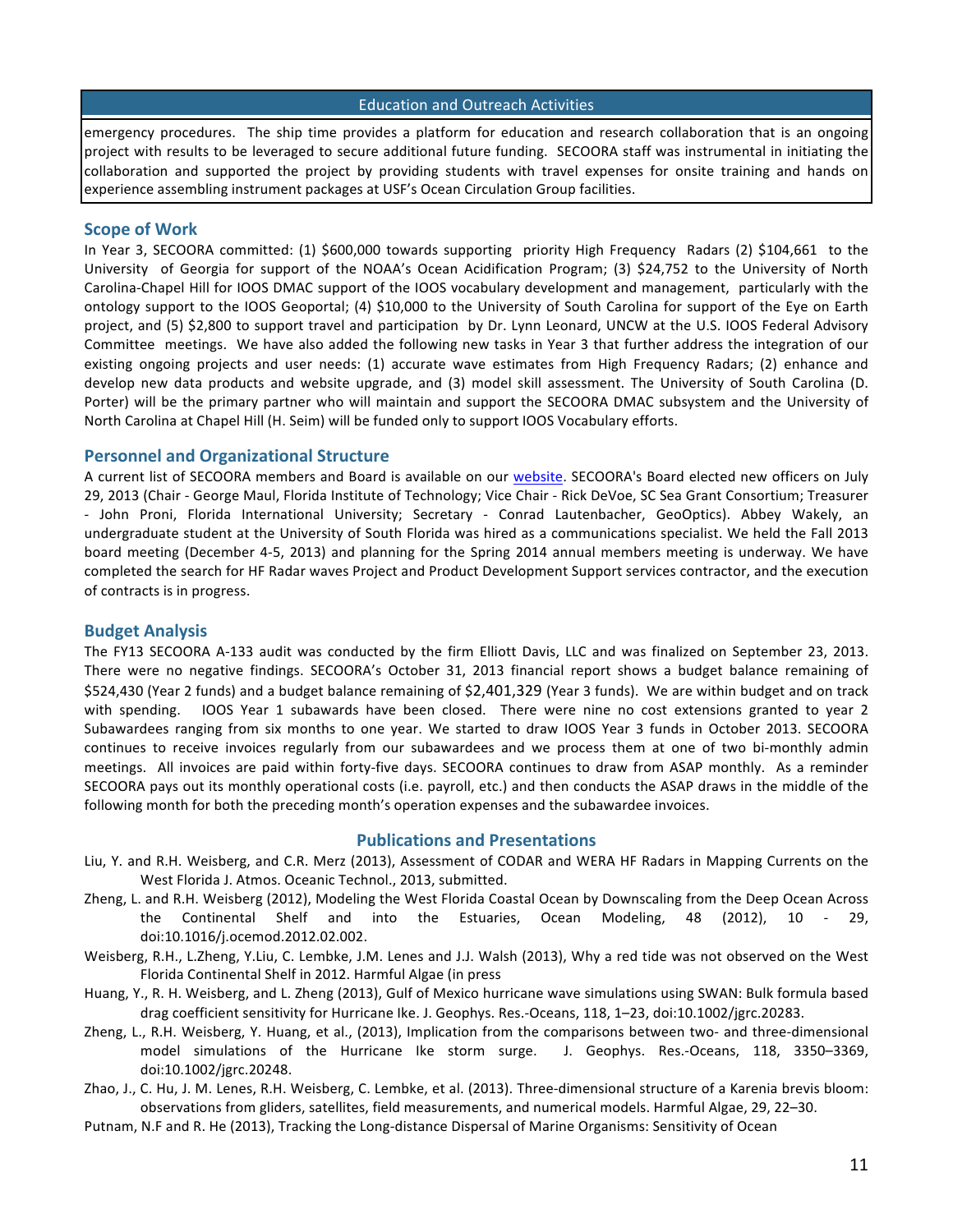Model Resolutions, Journal of the Royal Society Interfaces, doi:10:20120979

- Xue, Z, R. He., Fennel, K., Cai, W.J., S. Lohrenz (2013), Modeling Ocean Circulation and Biogeochemical Variability in the Gulf of Mexico, Biogeosciences Discuss, 10, 7785-7830.
- Tang, Q., L. Xie, G. M. Lackmann, and B. Liu, 2013: Modeling the impacts of the large-scale atmospheric environment on inland flooding during the landfall of Hurricane Floyd (1999). Advances in Meteorology, (in press)
- Li, R., L. Xie, B. Liu, and C. Guan, 2013: On the sensitivity of hurricane storm surge simulation to domain size. Ocean Modelling, 67, 1-12.
- Gomez, R., Kniephoff, M., Petersen, L., Helzel, T., Merz, C., Weisberg, R., "Quality Control of Ocean Radar Currents Maps for individual Grid Cells in Real-Time". Abstract for IEEE Oceans Conference 2014, Taipei, Taiwan, 7-10 April 2014, submitted.
- Lynn Leonard and Jennifer Dorton, 2013: Approached to understanding and meeting the needs of decision makers in the Carolinas, 2012 Coastal and Estuarine Research Federation (CERF),

Debra Hernandez, Vembu Subramanian, Jennifer Dorton, Dwayne Porter, Charlton Galvarino, Jeremy Cothran

Dan Ramage: SECOORA's Regional Coastal Ocean Observing System: Providing critical marine weather data and information products for weather forecasters and the marine community. 38 th National Weather Association Annual Meeting, Charleston, SC,  $12 - 17$ , October 2013

Vembu Subramanian, Debra Hernandez, Dwayne Porter, Jeremy Cothran, Dan Ramage and Jennifer Dorton: South

East Coastal Ocean Observing Regional Association Data Management System: Fostering data access and visualization of coastal observations in the Southeast US. Coastal and Estuarine Research Federation 2013, SanDiego, California, 3

–!7,!November,!2013.

J. Martinez-Pedraja and L. K. Shay: Interoperability of SeaSondes and Wellen Radars in Mapping Radial Surface Currents, 2013: Journal of Atmospheric and Oceanic Technology, Volume 30, pp 2664-2675.

Roffer, M.A., Muhling, B., Pugliese, R and Reichert, M.: Habitat Modeling For Fisheries Independent Trap Surveys. Abstract (ID 14221) Accepted 2014 Ocean Sciences Meeting in Honolulu

# **Outreach Materials (Non-Refereed)**

## **UNCW)Lynn)Leonard**

US IOOS Advisory Committee Meetings (http://www.ioos.noaa.gov/advisorycommittee/welcome.html)

## **ROFFS)Inc.)Mitch)Roffer)**

Visit with Senator Bill Nelson (FL) and Congressman Marco Rubio (FL), April 2013.

Invited lecture on "Habitat modeling for fisheries independent trap surveys" South Atlantic Fisheries Management Council. Habitat and Environmental Protection Advisory Panel meeting in St. Petersburg, FL. Nov. 5 - 6, 2013

# **UM, Nick Shay**

Invited talk on Resolving submsoscale surface current variability along a western boundary current using HF radar measurements, 2013 Gordon Research Conference, June 9-14, 2013.

National HF Radar Technical Steering Team Annual Meeting, Boulder, CO. April 2013

# **NCSU, Ruoying He**

Discussion lead on Interannual and Long-Term Changes in the Coastal Ocean, 2013 Gordon Research Conference, June 9-14, 2013.

## **SKIO, Dana Savidge**

Invited talk on Radar research: Access to a range of scales, 2013 Gordon Research Conference, June 9-14, 2013.

## SECOORA Board Member, Vice Admiral Conrad Lautenbacher (Ret),

Statement of Testimony in support of the US IOOS, March 2013

Numerous outreach materials have been developed for specific audiences and are available at www.secoora.org.

## **UGA, Scott Noakes**

Ocean Acidification (OA) PI Meeting: NOAA funded OA PI meeting (only OA projects funded by NOAA), September 16-17, 2013, Silver Spring 2013; OCB PI meeting, http://www.whoi.edu/page.do?pid=117036, September 18-20, 2013, Washington DC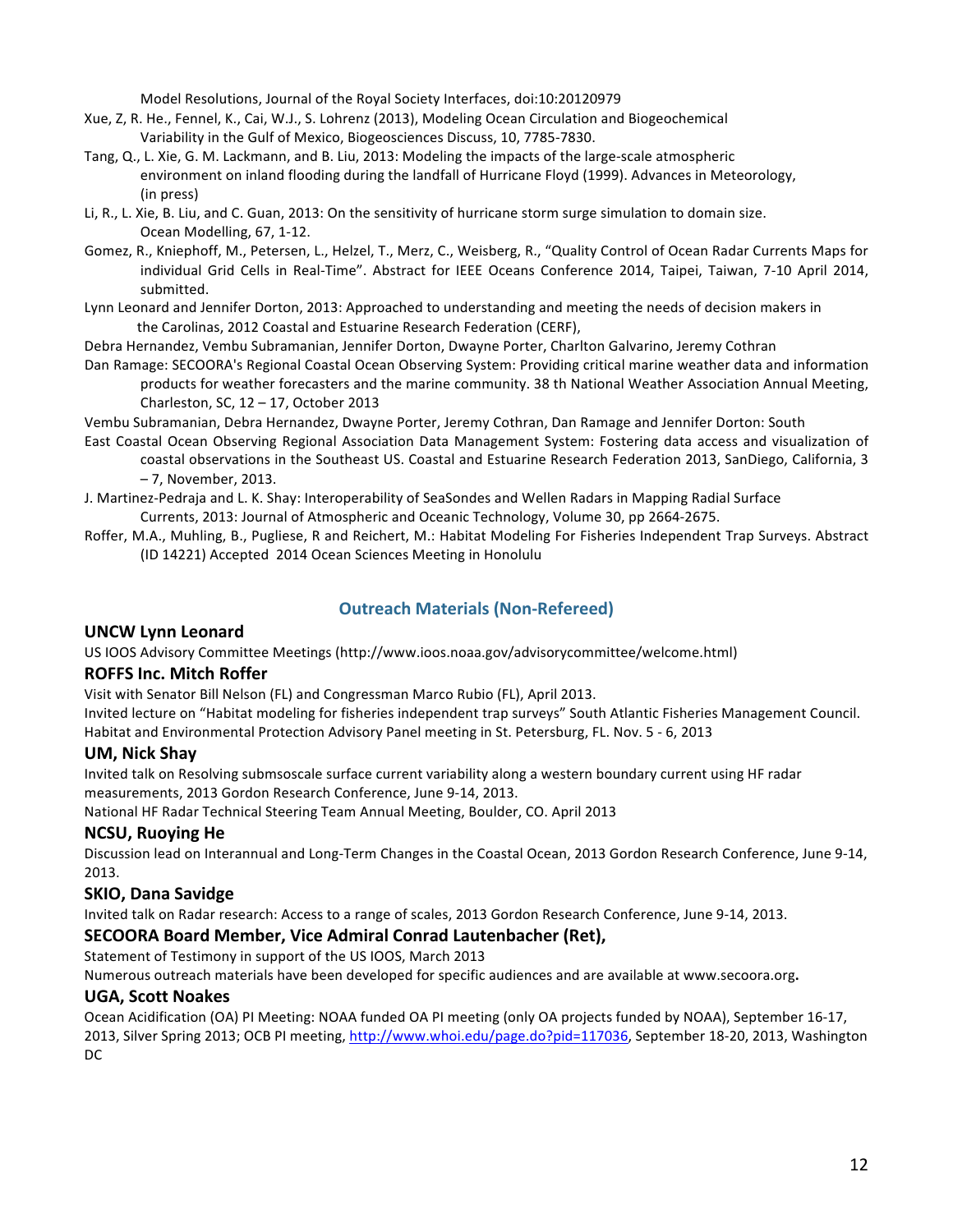## December 2013 SECOORA Annual Supplemental Information

#### **Products and Services (Regional and National)**

#### **Observations)and)Model)Data)Products)via)SECOORA)Data)and)Maps)Portal**

We continue to enhance the delivery of SECOORA funded and member generated observational and model data and other associated products via THREDDS enabled WMS services onto interactive maps. This allows us to expose SECOORA and SECOORA partner member generated data and related products. The ultimate goal is to allow users to access data and overlay various observational and model data such as South Atlantic Bight Gulf of Mexico (SABGOM) model, storm surge inundation forecast system, West Florida Shelf nowcast/forecast system, beach water quality modeling and swimming advisories, HF Radar data and in-situ data. SECOORA is constantly engaged in enhancing the data and maps section of the website. The enhancements include new data, hurricane track display, and glider mission tracks (Glider Palooza 2013).

#### **Marine Weather Portal**

The Marine Weather Portal product continues to be used by Wilmington, NC (http://www.erh.noaa.gov/ilm/marine/), and Corpus Christy, TX (http://www.srh.noaa.gov/crp/?n=marine and Brownsville, TX

(http://www.srh.noaa.gov/bro/?n=marine) Weather Forecast Offices. Funding for the project was provided by NOAA's Integrated Ocean Observing System. Adding this product to our website has increased web traffic to the site, particularly during hurricane season.

## Governors' South Atlantic Alliance (GSAA) Portal

The GSAA Regional Information Management System (RIMS) project team deployed the new GSAA Portal: http://gsaaportal.org.!

#### **Product Development Support Services Contractor**

We are hiring a product development support services contractor who will be responsible for data product upgrades, developing new data products and provide data management support services. The contractor will work closely with SECOORA staff, data management team, RCOOS Principal Investigators and stakeholders on identifying new product needs under these SECOORA thematic areas: Ecosystems, Water Quality and Living Marine Resources; Marine Operations; Coastal Hazards; and Climate Change.

#### **Data Management**

#### **Standards)based)DMAC)and)Participation)in)IOOS)Data)Management)Activities**

In Year 3, the University of South Carolina (D. Porter) will be the primary partner who will maintain and support the SECOORA DMAC subsystem. The University of North Carolina at Chapel Hill (H. Seim) will be funded only to support IOOS Vocabulary efforts. The SECOORA DMAC infrastructure and operations were consolidated from two hubs (University of North Carolina – Chapel Hill and University of South Carolina) to a single hub – the University of South Carolina during this reporting period. We are participating in the IOOS Sensor Observation Service (SOS) reference implementation activity and are in the process of implementing ncSOS and registering our services on the IOOS Service Registry. The ncSOS implementation will be completed by the end of December 2013. SECOORA is also engaged with the National Oceanographic Data Center on developing a Submission Information Form and generating netCDF files of in-situ data for SECOORA's in-situ observations in order to facilitate archiving. We will continue our participation and be highly active in national discussions, forums, and workshops focused on IOOS DMAC and its essential role in optimization of ocean observations and their application to important products. We continue to engage in conversations and interactions with other RAs and IOOS, where considerable progress and efficiencies are enabled through shared problem-solving, code sharing, and tool application.

#### Data Sharing and Provision of Regional in-situ observations to WMO GTS

SECOORA continued to support the University of South Florida COMPS and University of North Carolina Wilmington network of coastal and offshore buoy stations. The meteorological and in-water observations (water level, currents, water temperature and salinity) are provided to National Data Buoy Center (NDBC) for further dissemination to GTS. SECOORA helped Florida Institute of Technology (FIT) Sebastian Inlet State Park (NDBC Identifier: SIPF1) to get the data sent to NDBC. SECOORA also added FWRI/FWC New Pass Dock Station in-situ to the SECOORA data portal. The forecasters have found great value in having access to this data. SECOORA constantly recruits new data providers and will support the new data providers to send their data to NDBC to get disseminated via GTS as well as help them adopt the common standards